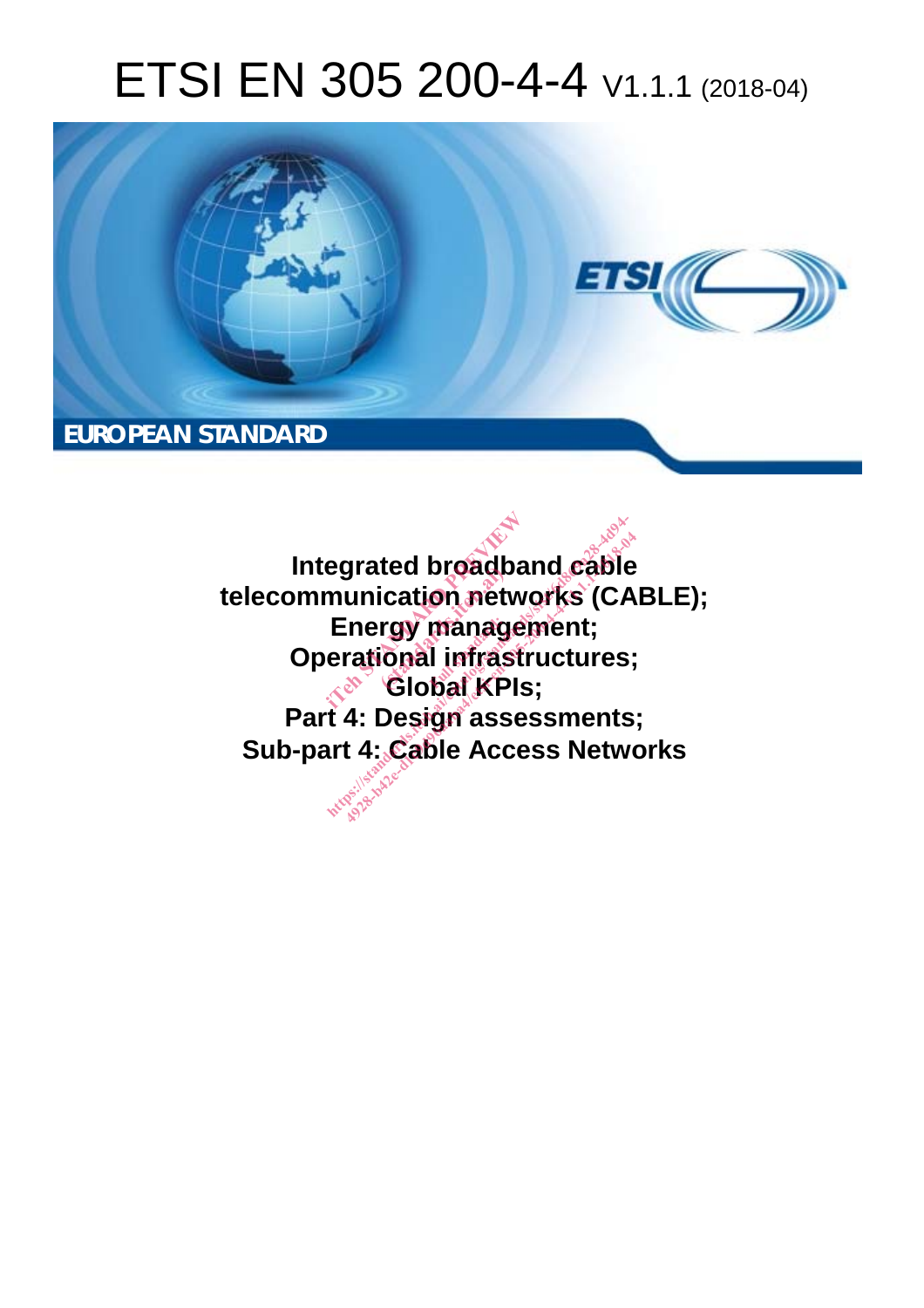Reference DEN/CABLE-00022

Keywords cable, energy efficiency

#### *ETSI*

650 Route des Lucioles F-06921 Sophia Antipolis Cedex - FRANCE Tel.: +33 4 92 94 42 00 Fax: +33 4 93 65 47 16 Siret N° 348 623 562 00017 - NAF 742 C Association à but non lucratif enregistrée à la Sous-Préfecture de Grasse (06) N° 7803/88 *Important notice*  el.: +33 4 92 94 42 00 Fax: +33 4 93<br>
Siret N° 348 623 562 00017 - NAF 742<br>
Association à but non ucratificative<br>
Sous-Préfecture de Grasse (06) N° 7802<br>
Sous-Préfecture de Grasse (06) N° 7802<br>
Sous-Préfecture de Grasse (0 iation à but non lucratif en<br>Préfecture de Grasse (06)<br>**Contracteur de Grasse (06)**<br>**Contracteur de Grasse (06)** rtant notice Bl.: +33 4 92 94 42 00 Fax: +33 4 93 65 47 10<br>
Siret N° 348 623 562 00017 - NAF 742 C<br>
Association à but non lucratif enregistrée à la<br>
Sous-Préfecture de Grasse (06) N° 7803/88<br>
Sous-Préfecture de Grasse (06) N° 7803/88<br> Siret N° 348 623 562 00017 - NAF 742 C<br>Association à but non lucratif enregistrée à la Sous-Préfecture de Grasse (06) N° 7803/88<br>Sous-Préfecture de Grasse (06) N° 7803/88<br>Sous-Préfecture de Grasse (06) N° 7803/88<br>Sous-Préf

The present document can be downloaded from: http://www.etsi.org/standards-search

The present document may be made available in electronic versions and/or in print. The content of any electronic and/or print versions of the present document shall not be modified without the prior written authorization of ETSI. In case of any existing or perceived difference in contents between such versions and/or in print, the only prevailing document is the print of the Portable Document Format (PDF) version kept on a specific network drive within ETSI Secretariat.

Users of the present document should be aware that the document may be subject to revision or change of status. Information on the current status of this and other ETSI documents is available at https://portal.etsi.org/TB/ETSIDeliverableStatus.aspx

If you find errors in the present document, please send your comment to one of the following services: https://portal.etsi.org/People/CommiteeSupportStaff.aspx

#### *Copyright Notification*

No part may be reproduced or utilized in any form or by any means, electronic or mechanical, including photocopying and microfilm except as authorized by written permission of ETSI. The content of the PDF version shall not be modified without the written authorization of ETSI. The copyright and the foregoing restriction extend to reproduction in all media.

> © ETSI 2018. All rights reserved.

**DECT**TM, **PLUGTESTS**TM, **UMTS**TM and the ETSI logo are trademarks of ETSI registered for the benefit of its Members. **3GPP**TM and **LTE**TM are trademarks of ETSI registered for the benefit of its Members and of the 3GPP Organizational Partners. **oneM2M** logo is protected for the benefit of its Members.

**GSM**® and the GSM logo are trademarks registered and owned by the GSM Association.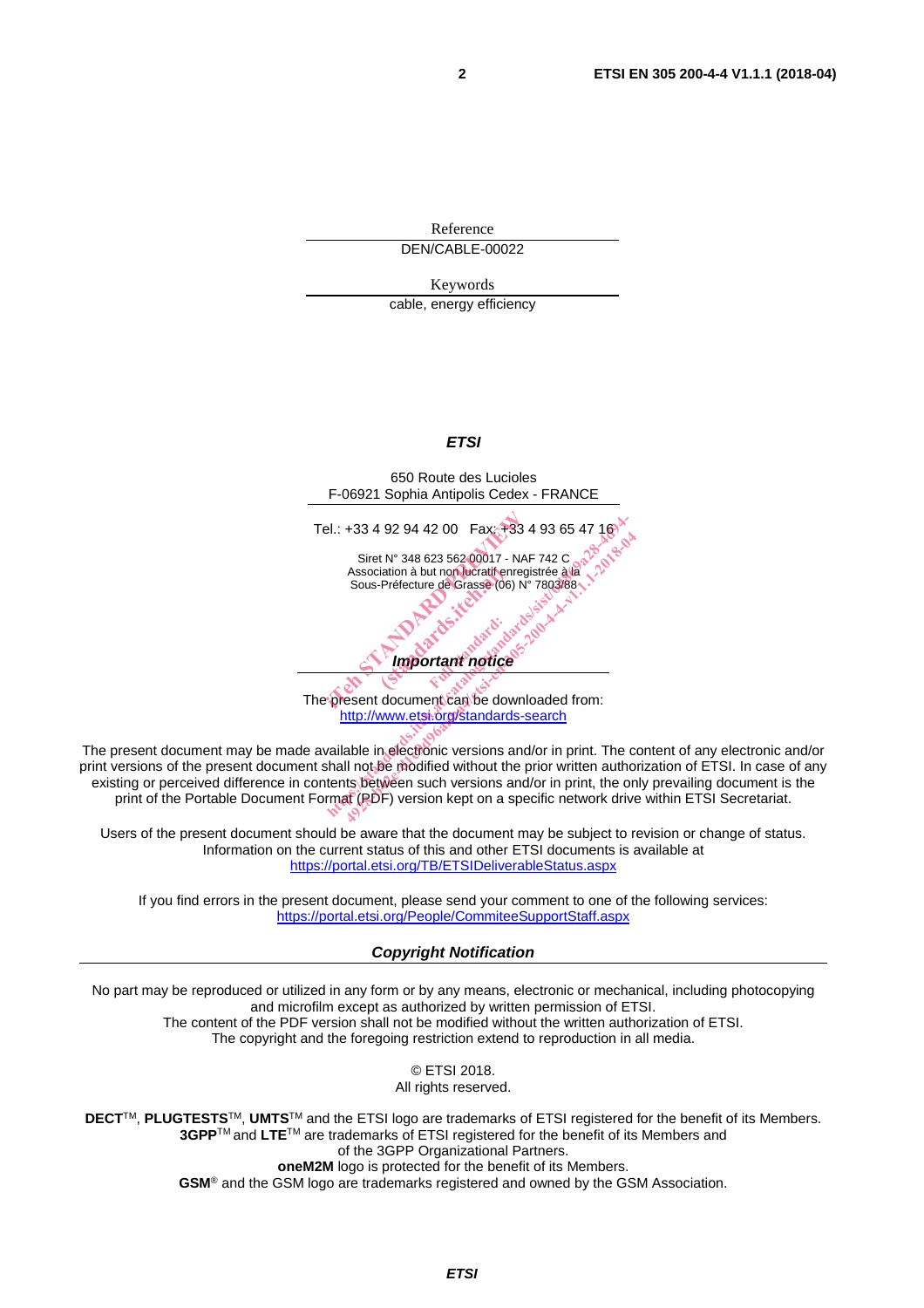# Contents

| 1          |  |  |  |  |
|------------|--|--|--|--|
| 2          |  |  |  |  |
| 2.1        |  |  |  |  |
| 2.2        |  |  |  |  |
| 3          |  |  |  |  |
| 3.1        |  |  |  |  |
| 3.2        |  |  |  |  |
| 3.3        |  |  |  |  |
| 4          |  |  |  |  |
| 4.1        |  |  |  |  |
| 4.1.1      |  |  |  |  |
| 4.1.2      |  |  |  |  |
| 4.1.2.1    |  |  |  |  |
| 4.1.2.2    |  |  |  |  |
| 4.1.2.3    |  |  |  |  |
| 4.1.3      |  |  |  |  |
| 4.1.4      |  |  |  |  |
| 4.1.4.1    |  |  |  |  |
| 4.1.4.2    |  |  |  |  |
| 4.1.4.3    |  |  |  |  |
| 4.2        |  |  |  |  |
| 4.3        |  |  |  |  |
| 4.3.1      |  |  |  |  |
| 4.3.1.1    |  |  |  |  |
| 4.3.1.2    |  |  |  |  |
| 4.3.2      |  |  |  |  |
| 5          |  |  |  |  |
| 5.1        |  |  |  |  |
| 5.1.1      |  |  |  |  |
| 5.1.2      |  |  |  |  |
| 5.1.2.1    |  |  |  |  |
| 5.1.2.2    |  |  |  |  |
| 5.1.2.3    |  |  |  |  |
| 5.1.2.4    |  |  |  |  |
| 5.2        |  |  |  |  |
| 5.3<br>5.4 |  |  |  |  |
| 5.5        |  |  |  |  |
| 5.5.1      |  |  |  |  |
| 5.5.1.1    |  |  |  |  |
| 5.5.1.2    |  |  |  |  |
| 5.5.2      |  |  |  |  |
| 5.5.2.1    |  |  |  |  |
| 5.5.2.1.1  |  |  |  |  |
| 5.5.2.1.2  |  |  |  |  |
| 5.5.2.2    |  |  |  |  |
| 5.5.2.2.1  |  |  |  |  |
| 5.5.3      |  |  |  |  |
| 5.5.3.1    |  |  |  |  |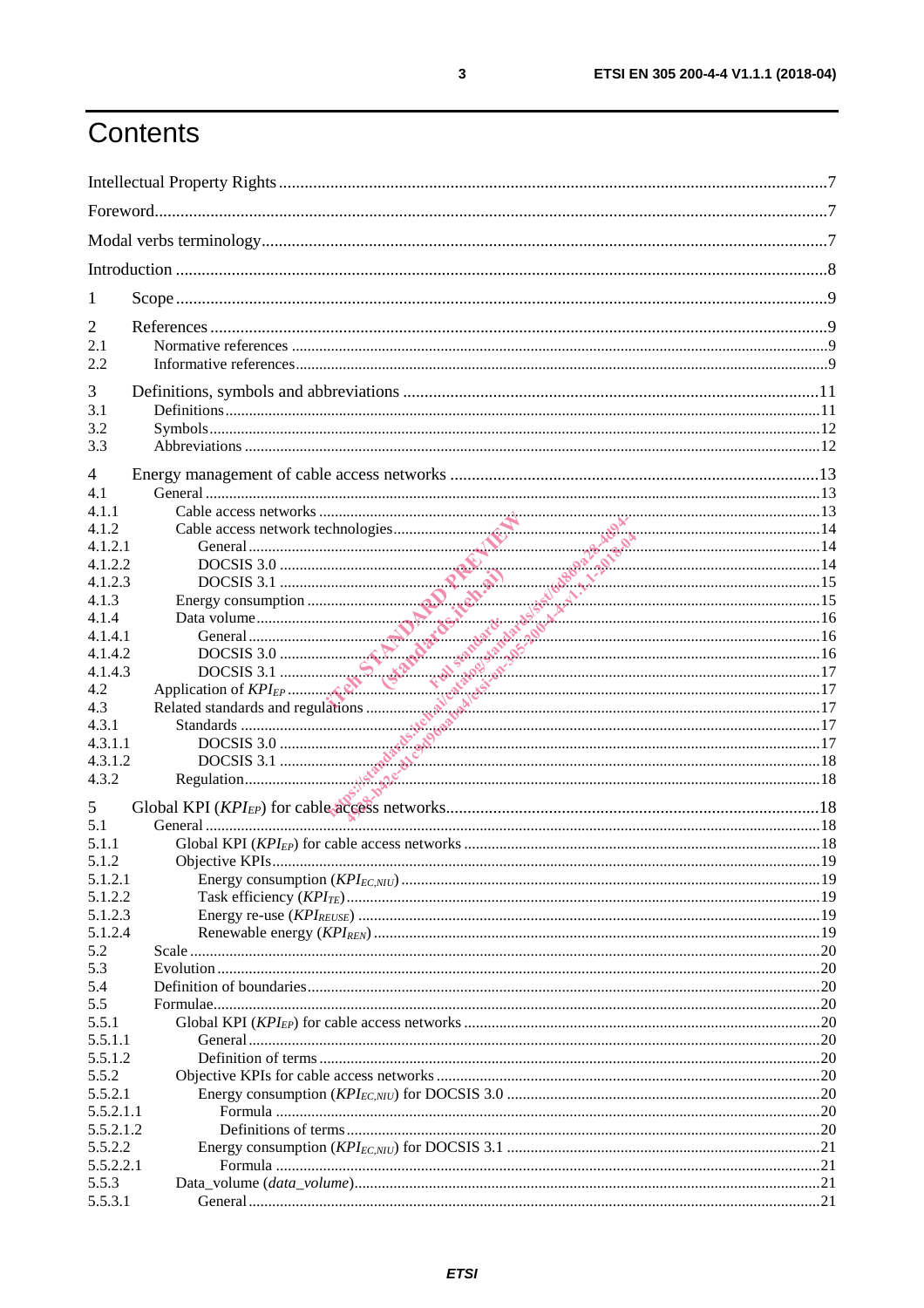| 5.5.3.2                                                        |                               |  |  |
|----------------------------------------------------------------|-------------------------------|--|--|
| 5.5.3.2.1                                                      |                               |  |  |
| 5.5.3.2.2                                                      |                               |  |  |
| 5.5.3.2.3                                                      |                               |  |  |
| 5.5.3.3                                                        |                               |  |  |
| 5.5.3.3.1                                                      |                               |  |  |
| 5.5.3.3.2                                                      |                               |  |  |
| 5.6                                                            |                               |  |  |
|                                                                | <b>Annex A (informative):</b> |  |  |
| <b>Annex B (informative):</b><br><b>Annex C</b> (informative): |                               |  |  |
|                                                                |                               |  |  |
|                                                                |                               |  |  |

 $\overline{\mathbf{4}}$ 

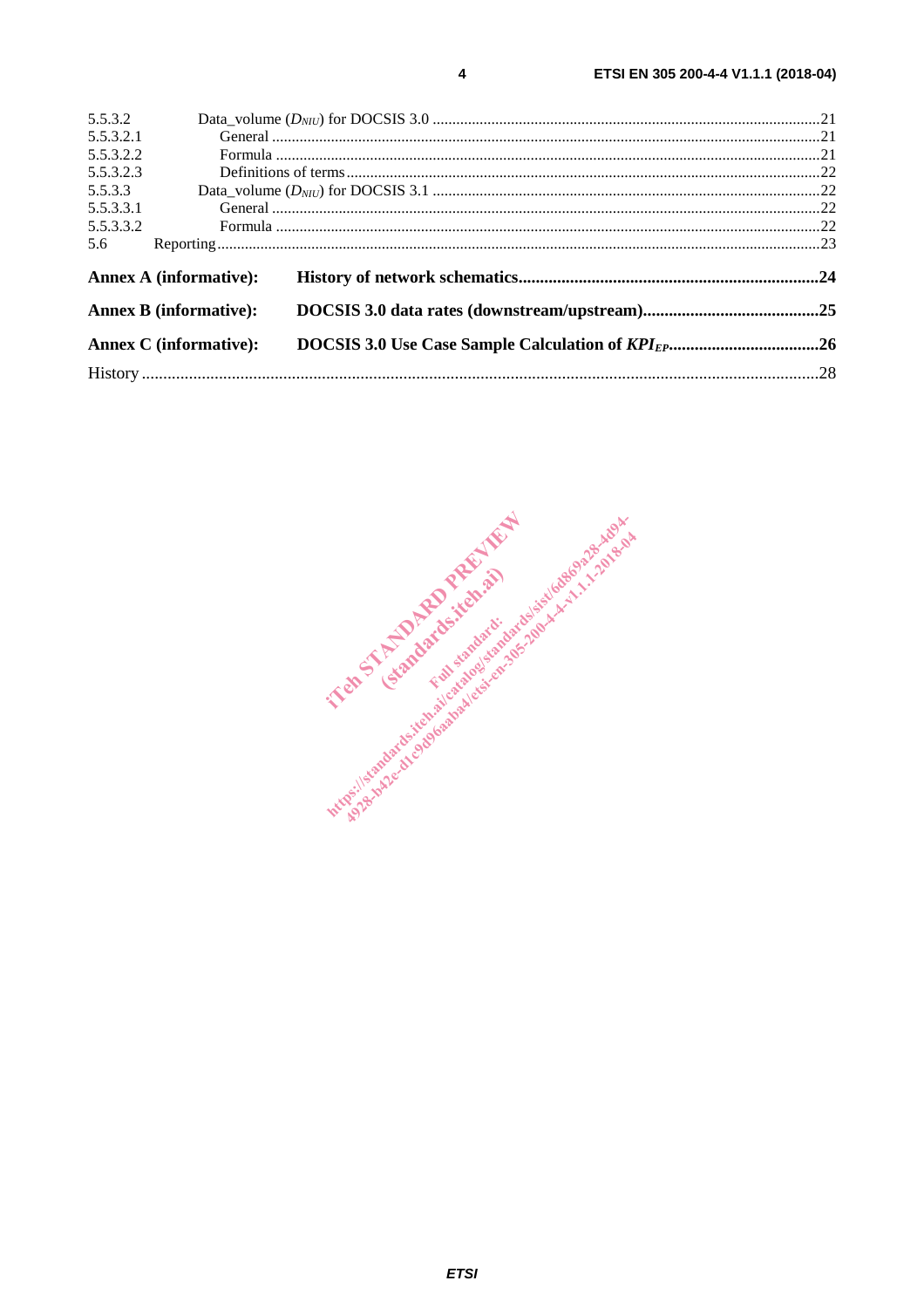# List of figures

IT and the third started and started in the started in the started in the started in the started in the started in the started in the started in the started in the started in the started in the started in the started in th Examples Religions https://standards.iteh.ai/catalogisa.html .t. 1.1.2018-44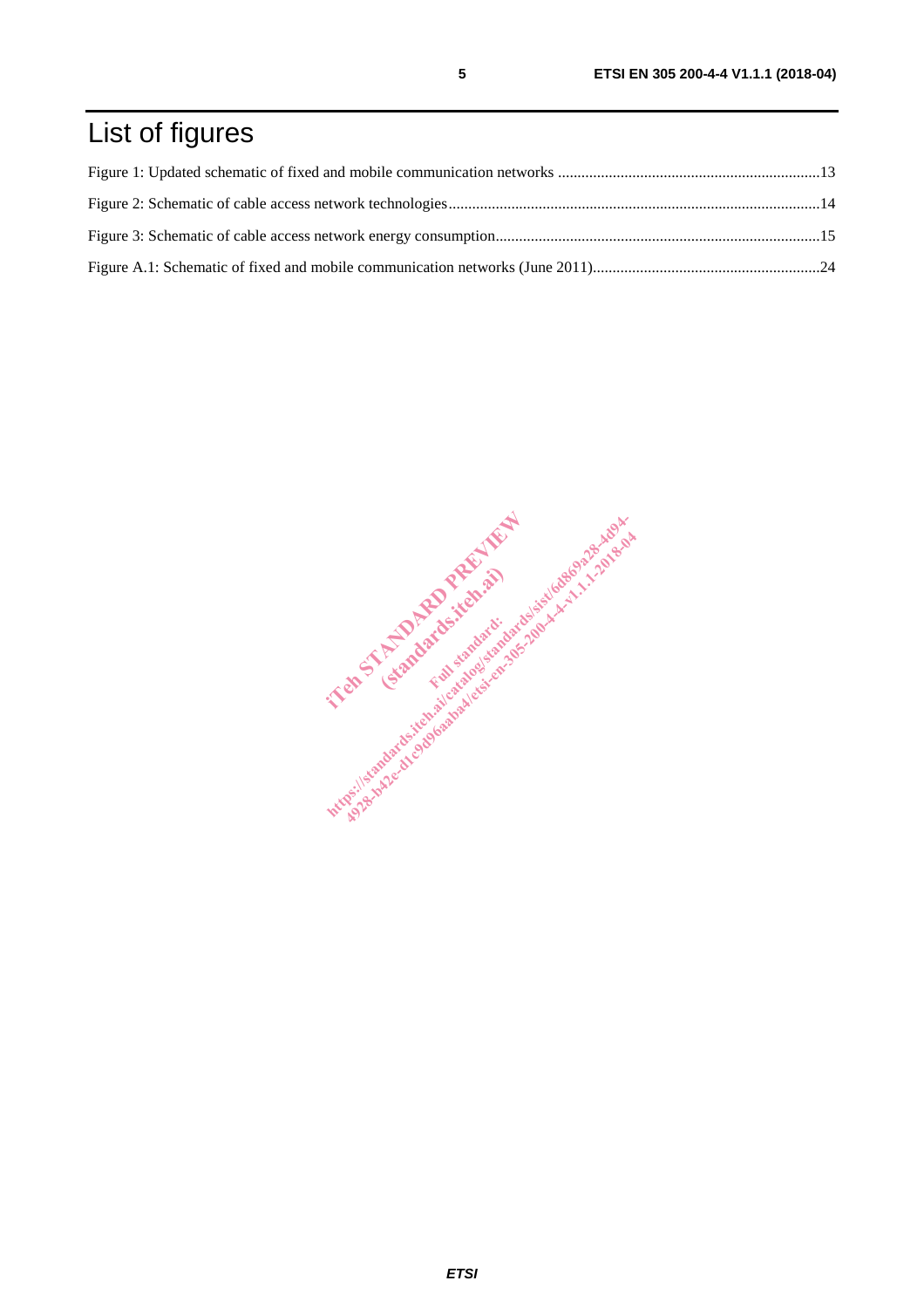# List of tables

IT and the third started and started in the started in the started in the started in the started in the started in the started in the started in the started in the started in the started in the started in the started in th Examples Religions https://standards.iteh.ai/catalogisa.html .t. 1.1.2018-44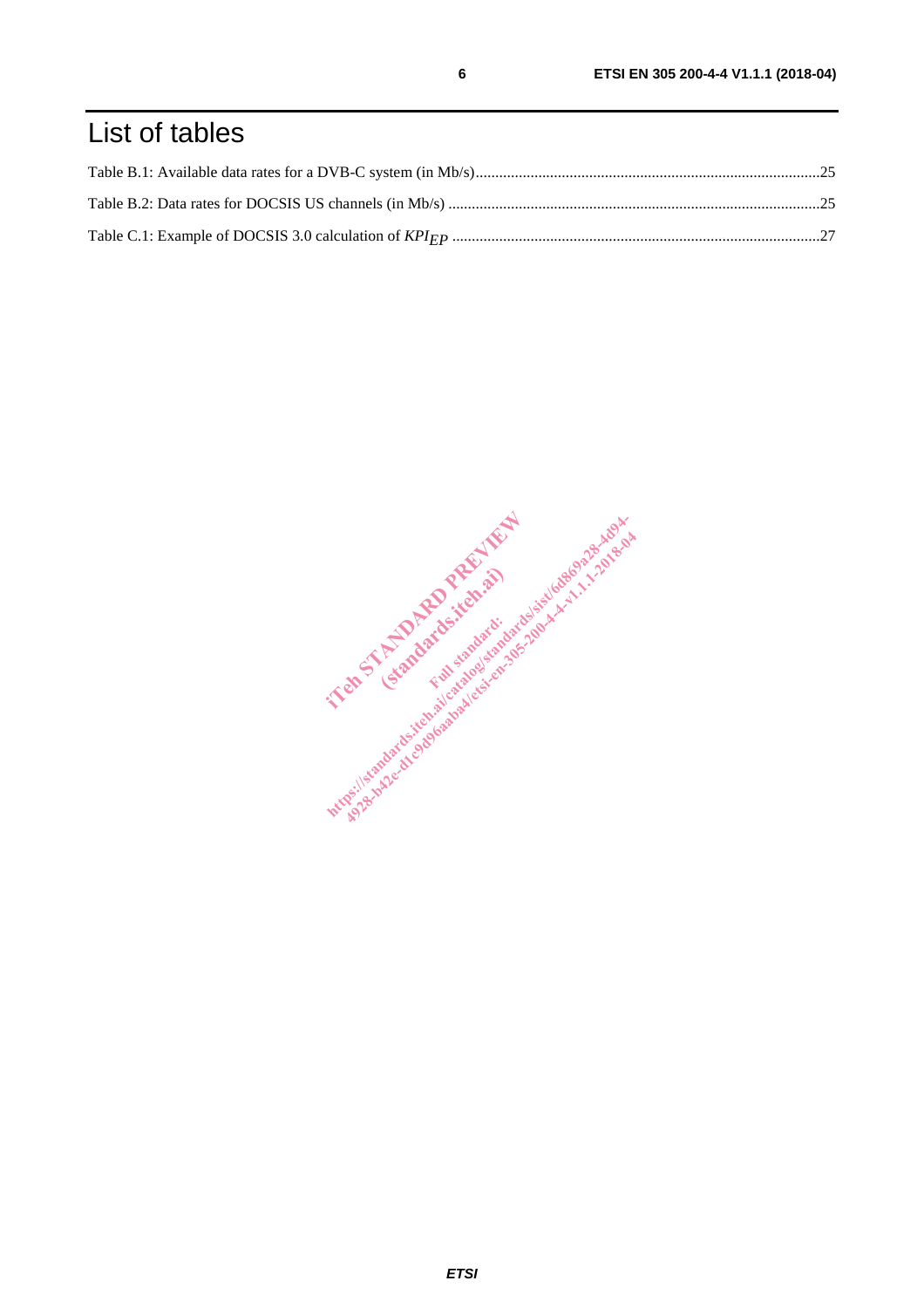# Intellectual Property Rights

#### Essential patents

IPRs essential or potentially essential to normative deliverables may have been declared to ETSI. The information pertaining to these essential IPRs, if any, is publicly available for **ETSI members and non-members**, and can be found in ETSI SR 000 314: *"Intellectual Property Rights (IPRs); Essential, or potentially Essential, IPRs notified to ETSI in respect of ETSI standards"*, which is available from the ETSI Secretariat. Latest updates are available on the ETSI Web server (https://ipr.etsi.org/).

Pursuant to the ETSI IPR Policy, no investigation, including IPR searches, has been carried out by ETSI. No guarantee can be given as to the existence of other IPRs not referenced in ETSI SR 000 314 (or the updates on the ETSI Web server) which are, or may be, or may become, essential to the present document.

#### **Trademarks**

The present document may include trademarks and/or tradenames which are asserted and/or registered by their owners. ETSI claims no ownership of these except for any which are indicated as being the property of ETSI, and conveys no right to use or reproduce any trademark and/or tradename. Mention of those trademarks in the present document does not constitute an endorsement by ETSI of products, services or organizations associated with those trademarks.

## Foreword

This European Standard (EN) has been produced by ETSI Technical Committee Integrated broadband cable telecommunication networks (CABLE). is a multi-part deliverable communications of the contract of the contract of the contract of the contract of the contract of the contract of the contract of the contract of the contract of the contract of the contract of ed by ETSKTechnical ht produced by ETSIVE<br>chaired.itegration committee Thegrands.<br>it 4 of a multi-part deliverable covering Global Ke<br>aadband deployment infrastructures as identified be<br>standard site and develops and the standard site of the

The present document is part 4, sub-part 4 of a multi-part deliverable covering Global Key Performance Indicators for energy management of operational broadband deployment infrastructures as identified below:

- Part 1: "General requirements
- Part 2: "Specific requirements"
- Part 3: "ICT sites";
- **Part 4: "Design assessments";**

**Sub-part 4: "Cable Access Networks".** 

| <b>National transposition dates</b>                                                         |                 |  |  |  |
|---------------------------------------------------------------------------------------------|-----------------|--|--|--|
| Date of adoption of this EN:                                                                | 24 April 2018   |  |  |  |
| Date of latest announcement of this EN (doa):                                               | 31 July 2018    |  |  |  |
| Date of latest publication of new National Standard<br>or endorsement of this $EN$ (dop/e): | 31 January 2019 |  |  |  |
| Date of withdrawal of any conflicting National Standard (dow):                              | 31 January 2019 |  |  |  |

# Modal verbs terminology

In the present document "**shall**", "**shall not**", "**should**", "**should not**", "**may**", "**need not**", "**will**", "**will not**", "**can**" and "**cannot**" are to be interpreted as described in clause 3.2 of the ETSI Drafting Rules (Verbal forms for the expression of provisions).

"**must**" and "**must not**" are **NOT** allowed in ETSI deliverables except when used in direct citation.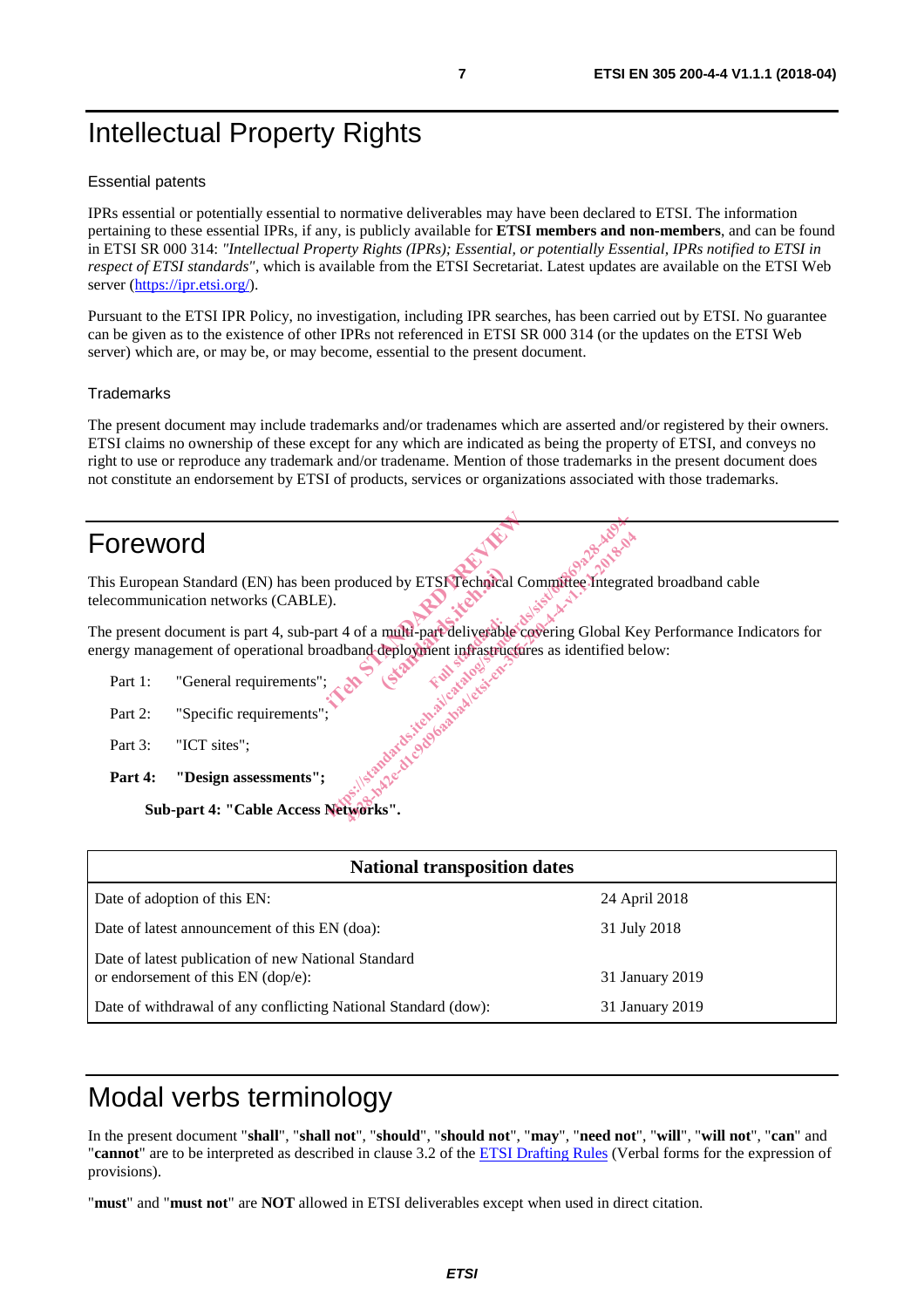### Introduction

Energy costs continue to rise, a trend that will continue in the future, while broadband penetration is introducing new active equipment to the network architecture. In this context, and to reflect other environmental aspects of sustainability, it is vital that the main telecommunication operators implement effective general engineering of fixed and mobile broadband networks and sites provisioning, managing or using those networks (i.e. ICT sites) in order to respond to critical issues of energy consumption while proposing essential solutions to true broadband deployment. To guide this process, it is essential that metrics are defined, termed Global Key Performance Indicators (KPIs), that enable energy usage to be managed more effectively.

The Global Key Performance Indicators of the ETSI EN 305 200 [i.4] series address operational infrastructures and do not consider design/operation of components of broadband deployment networks.

The ETSI EN 305 200 series of standards [i.4] comprises:

- ETSI EN 305 200-1 [i.5]: a generic requirements document addressing Global KPIs for operational infrastructures;
- a sub-series ETSI EN 305 200-2 that defines the Global KPIs, and drives energy management targets, for specific operational networks and sites and which describes how the Global KPIs are to be applied (which may be used to support future regulatory objectives):
	- ETSI EN 305 200-2-1 [i.6]: ICT sites;
	- ETSI EN 305 200-2-2 [i.7]: Fixed broadband access networks;

NOTE: Excluding cable access networks.

ETSI EN 305 200-2-3 [i.8]: Mobile broadband access networks;

The standards do not define weightings of Objective KPIs or targets or limits for Global KPIs but may contain information on values that have been used by certain organizations. bile broadband access<br>gs af Objective KPIs of<br>used by certain organi<br>mcluding ETSI EN 30

a sub-series ETSI EN 305 200-3-1.9] including ETSI EN 305 200-3-1 [i.10] that defines particular implementations of Global KPIs within ICT sites based on the requirements of ETSI EN 305 200-2-1 [i.6], and which may define levels of performance to simplify and provide clearer understanding of Global KPIs allowing the evaluation of performance of energy use management in ICT sites; ETSI EN 305 200-2-2 [i.7]: Fixed broadband access welvow<br>
NOTE: Excluding cable access networks.<br>
ETSI EN 305 200-2-3 [i.8]: Mobile broadband access network<br>
The standards do not define weightings of Objective KePisor (are i.7]: Fixed broadband access networks;<br>networks.<br>i.8]: Mobile breadband access networks;<br>weightings of Objective KPIs or targets or limits for<br>tworks.<br>weightings of Objective KPIs or targets or limits for<br>0.31.9] includin 1: Fixed broadband access networks;<br>works.<br>Works.<br>Things of Objective KPIs or targets or limits for the used by certain organizations.<br>H.9] meluding ETSLEN 305 200-3-1 [i.10] that within ICT sites based on the requirement

The standards do not define weightings of Objective KPIs or targets or limits for Global KPIs but may contain information on values that have been used by certain organizations.

• a sub-series ETSI EN 305 200-4 mcluding ETSI EN 305 200-4-4, the present document, that defines design assessments of Global KPIs, and drives energy management targets, for specific operational networks and sites and which describes how the Global KPIs are to be applied (which may be used to support future regulatory objectives).

These standards may be considered to be a contribution to the application of ISO 50001 [i.11] in relation to the development of policy for the continuous improvement of energy management and will accelerate:

- the availability of operational infrastructure architectures and network implementations that use energy more efficiently;
- the definition and attainment objectives for other environmental aspects of sustainability for operational broadband networks.

The present document specifies the requirements for a Global KPI for energy management  $(KPI<sub>EM</sub>)$  and its underpinning Objective KPI for energy consumption for cable access networks of broadband deployment employing DOCSIS 3.0 and/or DOCSIS 3.1.The requirements are mapped to the general requirements of ETSI EN 305 200-1 [i.5].

DOCSIS® is a registered Trade Mark of Cable Television Laboratories, Inc., and is used in the present document with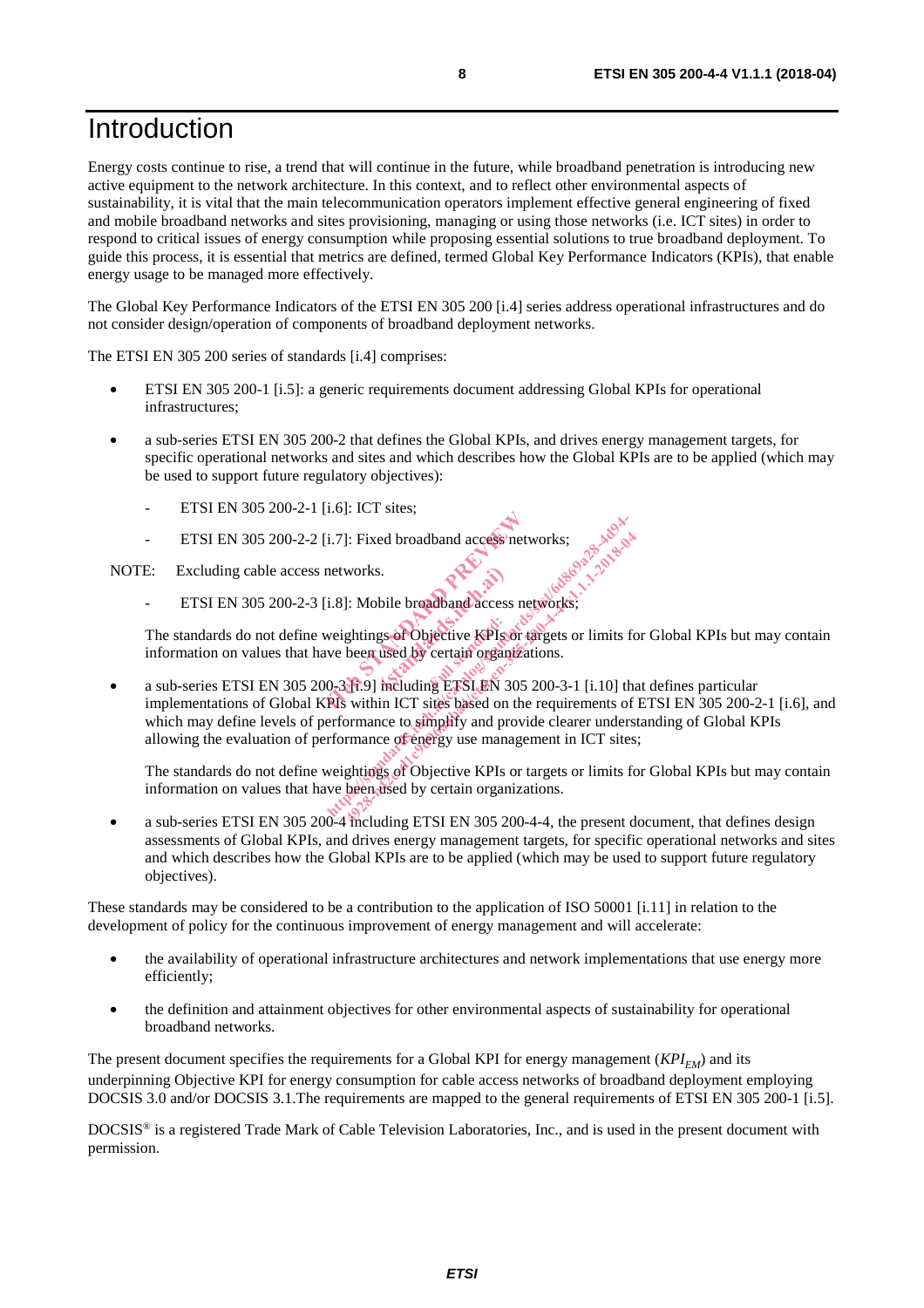## 1 Scope

The present document specifies the requirements for a Global KPI for energy management (designated  $KPI_{FD}$ ) and its underpinning Objective KPI for energy consumption addressing the following objectives for the cable operator access networks of broadband deployment:

- energy consumption;
- renewable energy.

The requirements are mapped to the concepts of ETSI EN 305 200-1 [i.5].

Energy management of cable access networks comprises a number of independent layers. The present document addresses performance of infrastructures that supports the normal function of hosted ICT equipment within the cable access network (e.g. power distribution, environmental control, security and safety). The present document does not address other layers such as performance of ICT equipment itself, performance of usage of available processing power, and layers related to final service delivered (e.g. processing power required per itemized outcome) or overlay layers (e.g. final energy required per itemized outcome).

The environmental impact and management of different energy sources are outside the scope of the present document.

Within the present document:

- clause 4 describes the energy parameters for cable access networks employing DOCSIS 3.0 and/or DOCSIS 3.1 together with inclusions/exclusions of different energy sources; parameters for cable access networks<br>clusions/exclusions of different energy<br>ments for measurement, cadculation, careful<br>ments for measurement, cadculation, careful<br>standard property standard and standard and
- examples. Consideration and reporting of *KPI<sub>EP</sub>.*<br>
References and standards. Consideration and reporting of *KPI<sub>EP</sub>.*<br>
(standards.ite) standards.

## 2 References

# 2.1 Normative references

References are either specific (identified by date of publication and/or edition number or version number) or non-specific. For specific references, only the cited version applies. For non-specific references, the latest version of the referenced document (including any amendments) applies. parameters for cable access networks employing I<br>clusions/exclusions of different energy sources;<br>ments for measurement, calculation, caserification<br>ments for measurement, calculation, caserification<br> $\frac{1}{2}$ <br> $\frac{1}{2}$ <br> $\$ experience of publication and/or edition number or<br>the determined of the publication<br>by date of publication and/or edition number or<br>the determined and also seed the publication<br>of the determine publication and/or edition

Factor Standard

Referenced documents which are not found to be publicly available in the expected location might be found at https://docbox.etsi.org/Reference/.

NOTE: While any hyperlinks included in this clause were valid at the time of publication, ETSI cannot guarantee their long term validity.

The following referenced documents are necessary for the application of the present document.

Not applicable.

### 2.2 Informative references

References are either specific (identified by date of publication and/or edition number or version number) or non-specific. For specific references, only the cited version applies. For non-specific references, the latest version of the referenced document (including any amendments) applies.

NOTE: While any hyperlinks included in this clause were valid at the time of publication, ETSI cannot guarantee their long term validity.

The following referenced documents are not necessary for the application of the present document but they assist the user with regard to a particular subject area.